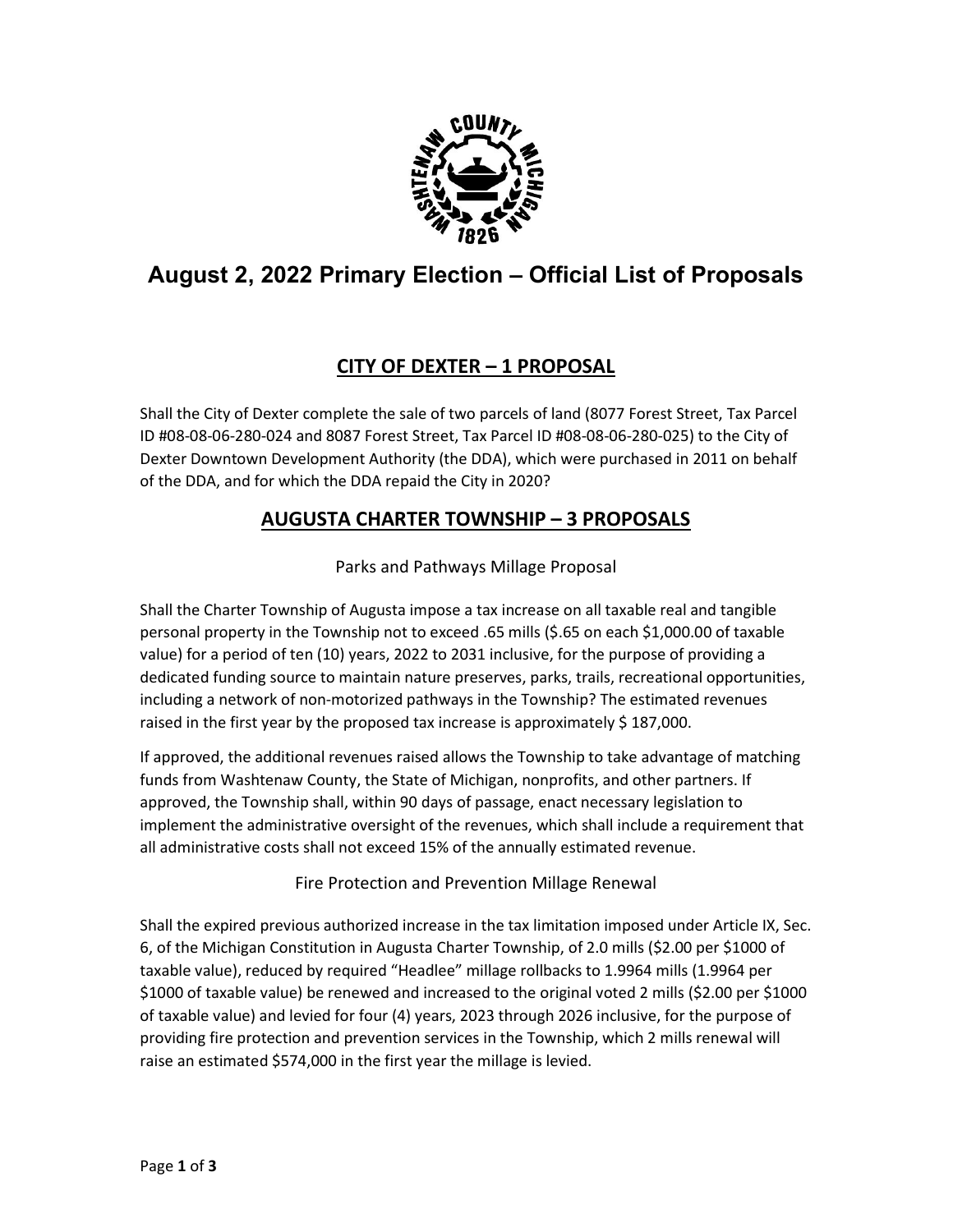#### "Headlee" Override Millage Increase Proposal

Shall the authorized general tax millage of Augusta Charter Township which was previously established at 1.16 mills (\$1.16 per \$1,000 of taxable value) and now reduced to .8069 mills (\$.8069 per \$1,000 of taxable value) by the required Headlee millage rollbacks, be increased by .3531 mills (\$.3531 per \$1,000 of taxable value) which increase will restore the original authorized charter millage rate of 1.16 mills and raise an estimated \$332,000 for general fund purposes in the first year of levy.

### SUPERIOR CHARTER TOWNSHIP – 2 PROPOSALS

Law Enforcement Services Renewal Millage Proposal

Shall the Charter Township of Superior renew 2.75 mills (\$2.75 per \$1,000 of taxable value) in the tax limitation imposed under Article IX, Sec. 6 of the Michigan Constitution and levy it for four (4) years, 2023 through 2027 inclusive, for providing complete law enforcement services for the Washtenaw County Sheriff for Superior Charter Township, ordinance enforcement and other public safety purposes raising an estimated two million one hundred seventy one thousand nine hundred and forty dollars (\$2,171,940) in the first year the millage is levied. A portion of the millage levied on Hyundai's facility will be disbursed to the Local Development Finance Authority of the Charter Township of Superior.

### Fire Protection and Prevention Renewal Millage Proposal

Shall the Charter Township of Superior renew 3.5 mills (\$3.50) per \$1,000 of taxable value) in the tax limitation imposed under Article IX, Sec. 6 of the Michigan Constitution and levy it for four (4) years, 2023 through 2027 inclusive, for providing fire protection, medical rescue and prevention services throughout the Township, raising an estimated two million seven hundred sixty-four thousand two hundred and ninety dollars (\$2,764,290) in the first year the millage is levied. A portion of the millage levied on Hyundai's facility will be disbursed to the Local Development Finance Authority of the Charter Township of Superior.

### WEBSTER TOWNSHIP – 1 PROPOSAL

Public Safety Millage Proposal

Shall Webster Township renew and levy 3.2780 mills (\$3.2780 per \$1,000 of taxable value), for the purpose of providing police and fire protection within Webster Township, for Ten (10) years, 2022 through 2031 inclusive, which will raise an estimated \$1,649,609 in 2022?